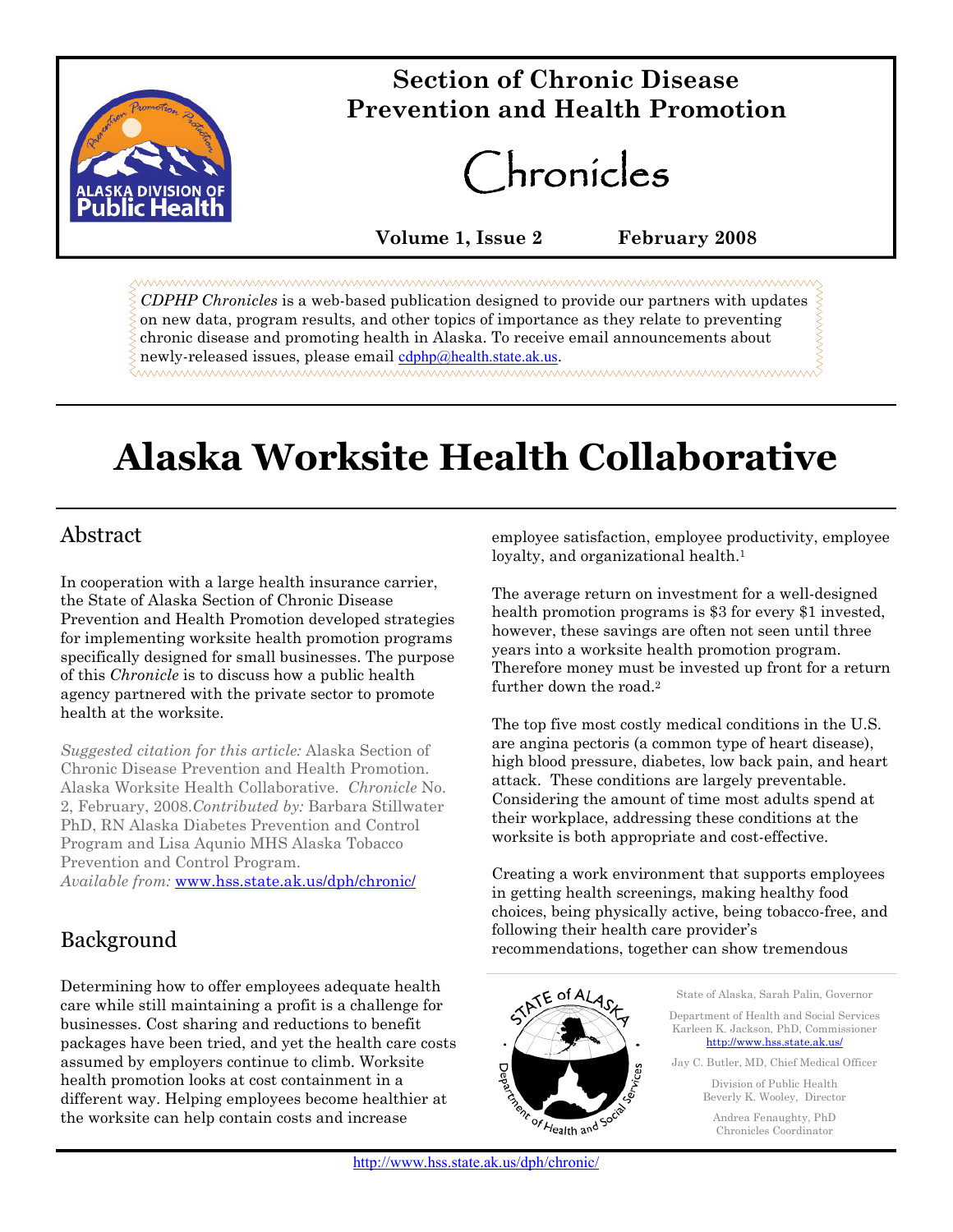savings in the long run. Supporting healthy choices at the worksite is enhanced by leadership that enables organization-wide change.

Program staff within several of the programs housed within the State of Alaska Section of Chronic Disease Prevention and Health Promotion (CDPHP) wanted to work collaboratively on a project that would promote healthy workplace environments and worksite wellness. We were motivated in developing crossprogram projects because we shared some similar programmatic objectives and saw the benefit in achieving greater integration. Such a collaboration made sense as the worksite has been identified as priority setting for many of the Section's program (e.g., heart disease and stroke, diabetes, obesity, tobacco, arthritis, and cancer), and because worksites are one of the most effective ways of accessing the adult population. The Section of CDPHP created a worksite workgroup, and that group chose to target small businesses in Alaska for the *CDPHP Worksite Demonstration Project* (hereinafter referred to as the *Project)*.

The objective of the *Project* was to help a select number of organizations develop, enhance, and sustain healthy workplaces by examining policies, and environmental supports within the organization that promote health, and to support employees in being concerned and knowledgeable about their health, having healthy habits, following good preventive practices, and being informed health consumers. The long-term goals of the *Project* were to increase the number of health promotion programs at worksites in Alaska and reduce the risk and prevalence of chronic disease. To reach those goals, the *Project* initially set out to identify the costs, barriers, and enablers for small employers wanting to implement a sustainable worksite wellness program, with the goal of at least breaking even. In addition, the *Project* sought to develop a set of worksite health promotion and productivity best practices for small Alaska businesses.

Small businesses were a priority population because they represent 98% of all businesses in Alaska and employ 52% of Alaska's working adults. The majority (94%) of all businesses in Alaska has fewer than 50 employees and 71% of Alaska businesses employ less than 10 employees.

| Employment by Firm Size, Alaska, Private Sector &<br><b>Local Government 2006<sup>3</sup></b> |                           |                   |
|-----------------------------------------------------------------------------------------------|---------------------------|-------------------|
| <b>Employees in</b><br>Firm                                                                   | Number of<br><b>Firms</b> | <b>Employment</b> |
| $1$ to 9                                                                                      | 10,651                    | 38,516            |
| 10 to 49                                                                                      | 3,551                     | 70,570            |
| 50 to 99                                                                                      | 472                       | 32,475            |
| $100+$                                                                                        | 431                       | 164,244           |
| Total                                                                                         | 15,105                    | 305,805           |

All numbers are for the pay period including July 12, 2006, except for schools, which are for the pay period including April 12, 2006.

Fortunately, a great deal of research on worksite health has been produced, and clear, evidence-based guidance on the steps a business needed to build a worksite health program is available. Because the majority of this guidance was created for large businesses, the workgroup was forced to search for alternative guidelines which would be applicable to our business demographics.

The workgroup determined that the Wellness Council of America (WELCOA)<sup>4</sup> **Seven Steps to Success<sup>5</sup>** model would meet the needs of the *Project***.** Based on a thorough assessment of elements common to successful, results-oriented health programs across all segments of the workforce, WELCOA developed this step by step approach for creation of wellness programs. Because the model was based on a comprehensive set of research findings and experiences, the workgroup decided it would likely generalize well to small businesses, and would therefore provide appropriate guidance for development of the *Project* goals, objectives and activities.

#### Context

The initiation of the planning of the *Project* overlapped coincidentally with the introduction of a new health package by the largest health insurer in the state. The insurance carrier was initiating a program to provide prevention packages to their small business clients as each of them renewed. These prevention packages included:

- A health risk appraisal (HRA) completed online
- Risk Stratification, based on HRA results, to identify individuals who would benefit most from coaching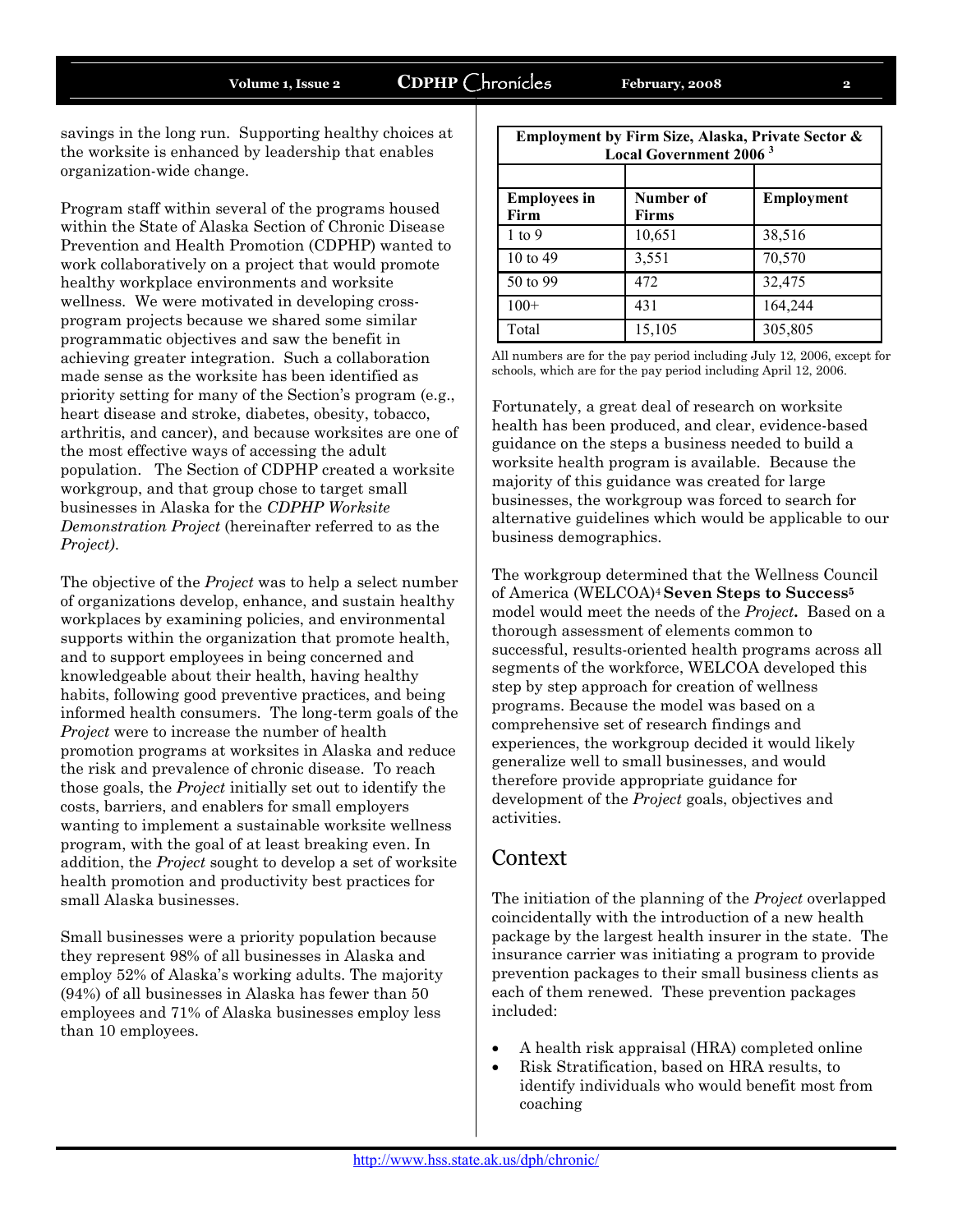- Telephonic counseling for high-risk individuals
- Incorporation of prevention into benefit design: This included a community health benefit that paid up to \$250 for prevention classes or programs offered within the community. For example, it could cover something like Weight Watchers or tobacco cessation. They also covered preventive screening from \$0, meaning that there was no deductible.
- Disease management services if an individual was identified as high-risk

The relationship between the State of Alaska worksite workgroup and the health insurance carrier began as a symbiotic partnership: the insurer had access to small businesses, they had claims data, and they were on the verge of rolling out a wellness and preventive health package. The worksite workgroup had: (a) expertise in implementing and sustaining a worksite health program in a business; (b) access to health promotion and activity resources; and (c) staff time to provide inperson technical assistance to employers.

For these reasons, the State of Alaska worksite workgroup partnered with the health insurer in Alaska to form the Worksite Health Collaborative, and this group took on implementing and completing the *Project.*

# Methods

Eight worksites were approached by the insurance brokers and three that met the eligibility criteria were selected for the *Project*. The small businesses were quite diverse and included blue-collar and white-collar workers. Two of the sites which employed permanent as well as seasonal workers experienced exceptionally high turn- over rates. The educational achievement of the employees ranged from 8th grade to graduate school. A challenge common to several of the sites was that if there was an emergency or business crisis, all resources were focused on the problem at hand, thus diverting energy from less pressing issues. Delays and false starts were not attributed to apathy but the finite quantity of available human capital. Associated with this is that instead of the team approach common to larger businesses, individuals were assigned to initiate and manage projects. The short-comings of one-person projects became readily apparent and the need for team-building emerged as a skill the worksites identified as important to learn. Another challenge with the worksites was the thin to non-existent layer of middle management. For programs to be successful

there needed to be communication pathways between employees and senior managers.

#### **Consequences**

In addition to the prevention package each of the worksites received from the insurer, the worksite group also provided the following:

- An organizational assessment of worksite policy and environmental supports
- Recommended steps for organizational change to support worksite health
- An onsite health fair by Alaska Health Fairs Inc, including lab tests
- Technical assistance in creating a sustainable worksite health program, for example, help with interpreting HRA and organizational assessment results
- Educational sessions and materials on chronic disease and health promotion topics chosen by the individual worksites
- The Health Activity Tracker a web based system that allows individuals to track their health and behavior, and provides a framework for designing interventions
- Wellness kits with tools and education on basic health topics and interventions
- "You Can Make a Difference": a presentation by the insurer and the State of Alaska CDPHP with information on:
	- Overall health costs and benefits
	- Cost information on health resources in their area, i.e., ER cost variability, prescription cost comparisons at different pharmacies
	- Strategies and resources for chronic disease management
	- Injury prevention
	- Consumer health skills and tips
	- Availability of local health services and agencies
	- General wellness
- Follow up meetings to assist with program evaluation

An evaluation of the worksite-specific outcomes will be available after year 2 of this project.

# Interpretations

As a result of this collaborative experience with the health insurer in AK, the worksite workgroup has the